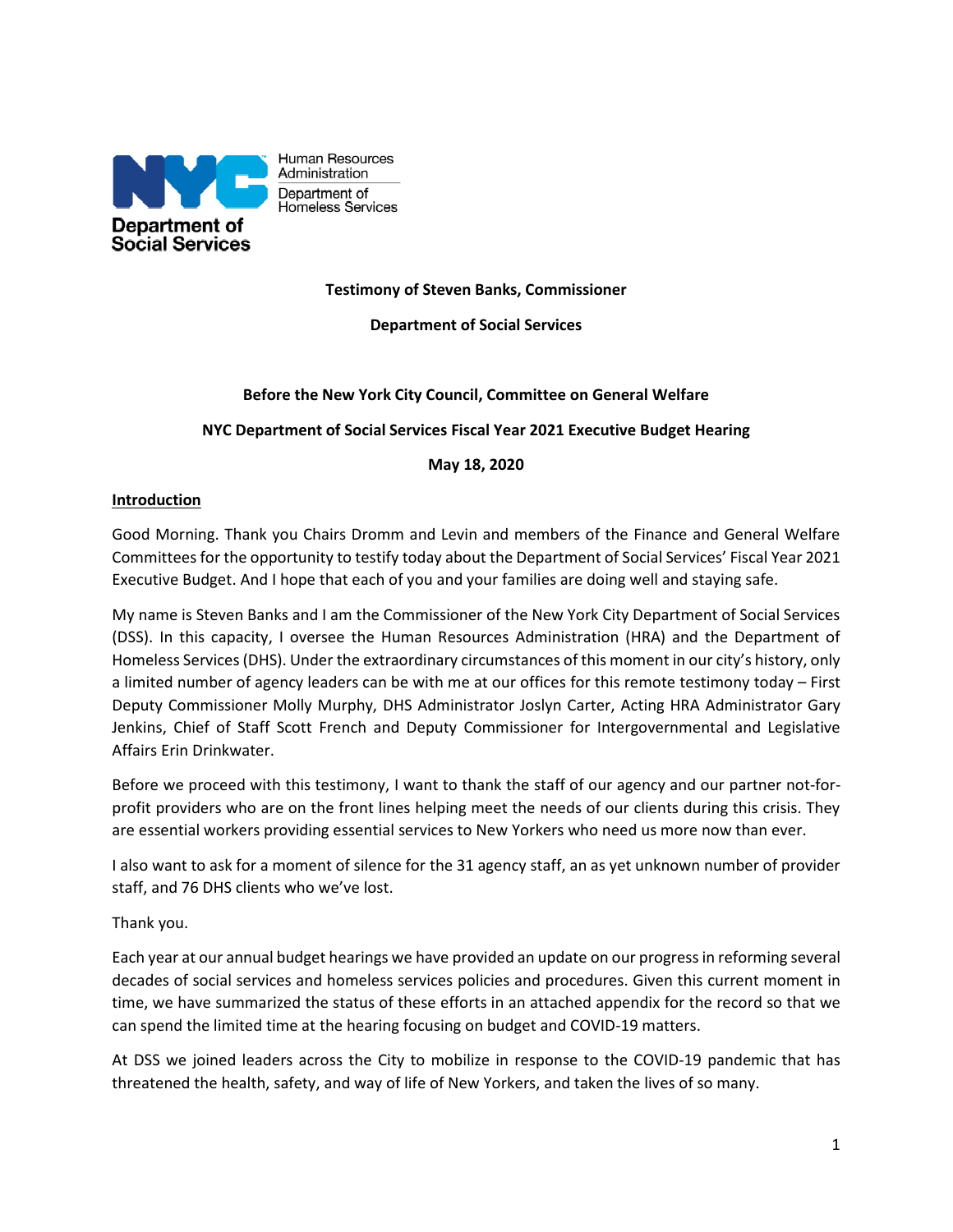#### **The Human Resources Administration - Accessing Services and Benefit During COVID-19**

DSS took extraordinary steps to quickly transform agency operations. Over the past 10 weeks, HRA rapidly responded to continue to provide benefits and services in a changed City.

#### **In-Person Appointments**

On March 15, following NYS Office of Temporary and Disability Assistance (OTDA) approval, we announced the elimination of all requirements for HRA in-person appointments so as to reduce in-center foot traffic and implement social distancing. Accordingly, we will not take any adverse case actions for those clients who do not keep previously scheduled appointments or assignments. No new appointments or assignments are being scheduled. This includes, but is not limited to, appointments or assignments with Career Services employment providers as well as the Office of Child Support Services.

### **Benefits Online and By Phone**

In 2015, with federal and State OTDA approval, we implemented a benefits access reform to enable SNAP/food stamps clients to apply, recertify, and submit documents online using ACCESSHRA; and in 2016, we began on demand telephone access to allow clients to call us by telephone to obtain benefits without the need to come into an office for an interview or to submit documents. By December 2019, 96% of application interviews and 87% of recertification interviews were held via telephone. The percentage of SNAP applications submitted online increased to 89% by the end of 2019. These reforms stood us in good stead when this crisis hit because SNAP clients can conduct their business with us from the safety of their homes. Today during the crisis, 99% of all SNAP business is conducted online and outside of centers.

We have been seeking approval for the same benefits access approach for Cash Assistance clients so that they can avoid the need to come into an office to receive help. As this crisis hit, we received OTDA approval to do so, and on March 20, 2020 – within four days of OTDA approval – we stood up a system to apply for Cash Assistance online and provide telephone interviews as needed. As a result of this essential reform, as of April over 90% of Cash Assistance applications are now submitted online.

Through our work with OTDA we have secured waivers to ensure we are able to prioritize the health and safety of our clients and continue to provide access to benefits during this pandemic. A status report on the waivers that we have requested from OTDA and other State agencies is included for the record as an appendix to this testimony.

#### **Recertifications**

For example, following our waiver request to OTDA and OTDA's request to the federal government, clients who would otherwise be required to recertify their SNAP/Food Stamps or Cash Assistance cases do not need to do so at this time. When recertification resumes, the agency will notify clients and community partners.

### **Sanctions**

Similarly, following OTDA approval, we have been able to lift employment sanctions for Cash Assistance recipients who contacted the agency and stated a willingness to comply and we have suspended all employment related requirements.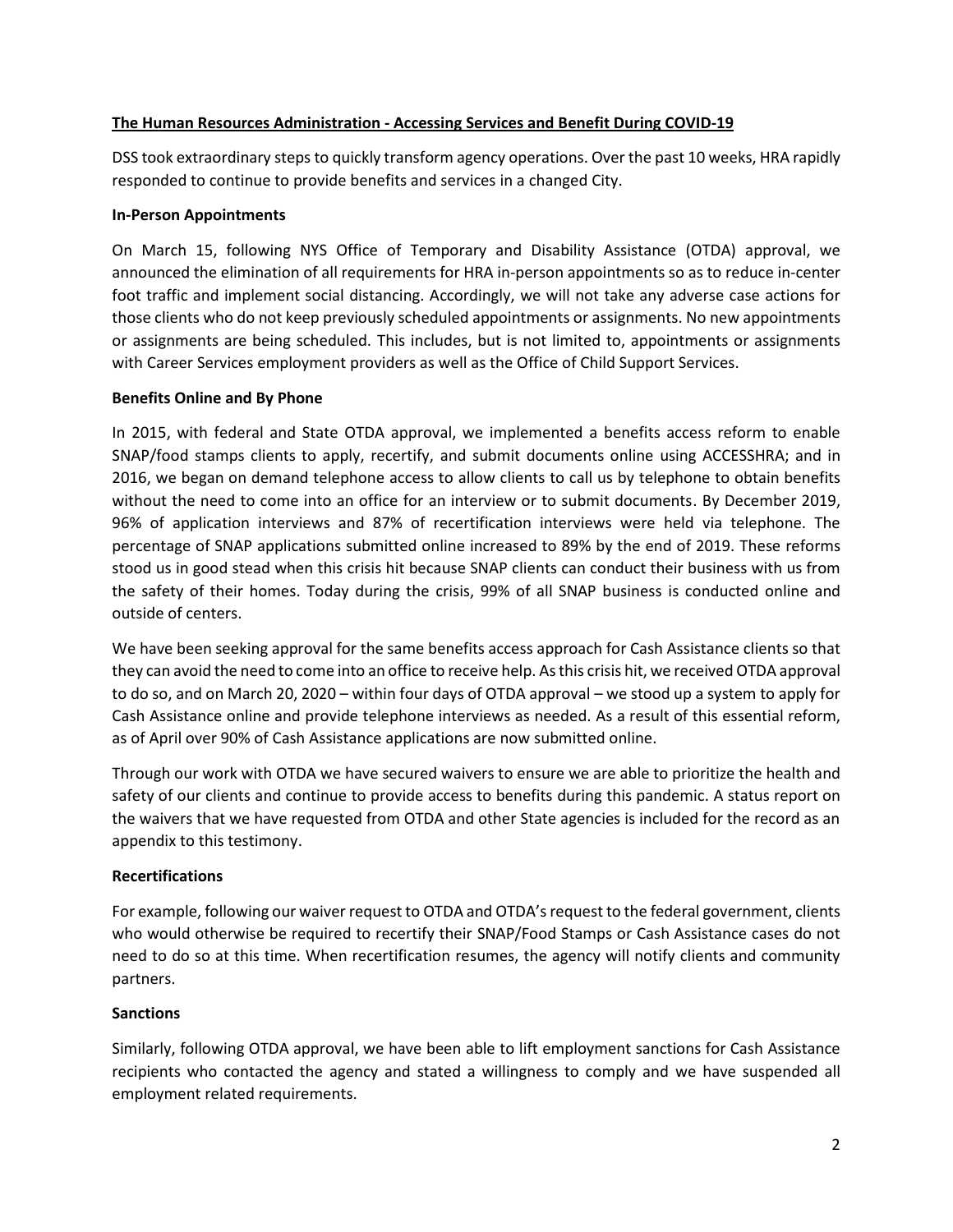And we also suspended all federal Able-Bodied Adults Without Dependents (ABAWD) work requirements for SNAP recipients after the federal government temporarily suspended the implementation of its new rules in response to the pandemic.

### **Center Consolidation**

With our core benefits services available online and all in-office appointments suspended, on March 24th, we consolidated the physical Job Center and Supplemental Nutrition Assistance Program (SNAP) Center locations across the city in order to protect staff and clients from having to leave their homes. In each borough, we maintained one open consolidated service location to ensure accessibility for clients who prefer in-person service. Within the Centers that remain open, staff are adhering to social distancing measures developed in accordance with the Department of Health and Mental Hygiene's guidance. We are now able to provide frontline staff at HRA centers, including client service staff and security guards, with personal protective equipment (PPE) consistent with the DOHMH guidance. And for those clients who do not have masks or face coverings, masks are provided in order to enter the Center.

### **New Yorkers in Need Seeking DSS Services – Applications Volume Up**

Since the third week of March, DSS has experienced a surge in applications for Cash Assistance and SNAP. Since the stay at home order began and the economic impact of the pandemic became evident, HRA has seen record increases in applications for benefits – three times as many SNAP/food stamps applications and twice as many Cash Assistance applications. To meet this demand and to protect staff, DSS has redeployed and retrained staff from across the agency to process cases – and we have built a new remote access platform and deployed technology to enable as many staff as possible to process applications and interview clients from their homes.

# **Department of Homeless Services – Addressing the Needs of New Yorkers Experiencing Homelessness During COVID-19**

Since this crisis began, DHS has responded quickly in partnership with multiple agencies to protect the health and safety of New Yorkers experiencing homelessness. From developing and distributing guidance and protocols with the Department of Health and Mental Hygiene and Health + Hospitals to ensure anyone who needs it can access care, to opening hundreds of dedicated isolation units at commercial hotels, to proactively relocating vulnerable New Yorkers and strategically transferring single adults out of congregate single adult shelters – DHS has responded to an unprecedented crisis with unprecedented action.

On March 3, 2020, DHS provided information and the DOHMH COVID-19 guidance to the Executive Directors of shelter providers. As a follow up, on March 4, 2020, we issued our first agency-specific guidance for COVID-19.

Guidance to providers, including information to be provided to clients, is shared via the DHS provider portal and email communications from DHS Administrator Joslyn Carter. We've included information on Provider Social Distancing FAQ, Mask Guidance and Face Covering FAQ, DHS's COVID-19 Isolation Plan and Best Practices, including Isolation Site Guidance and workflows and the Isolation Advisory Letter to Clients, and the Hospital Protocol Discharge to Isolation, DHS Isolation Discharge Criteria, and the Isolation Discharge Process.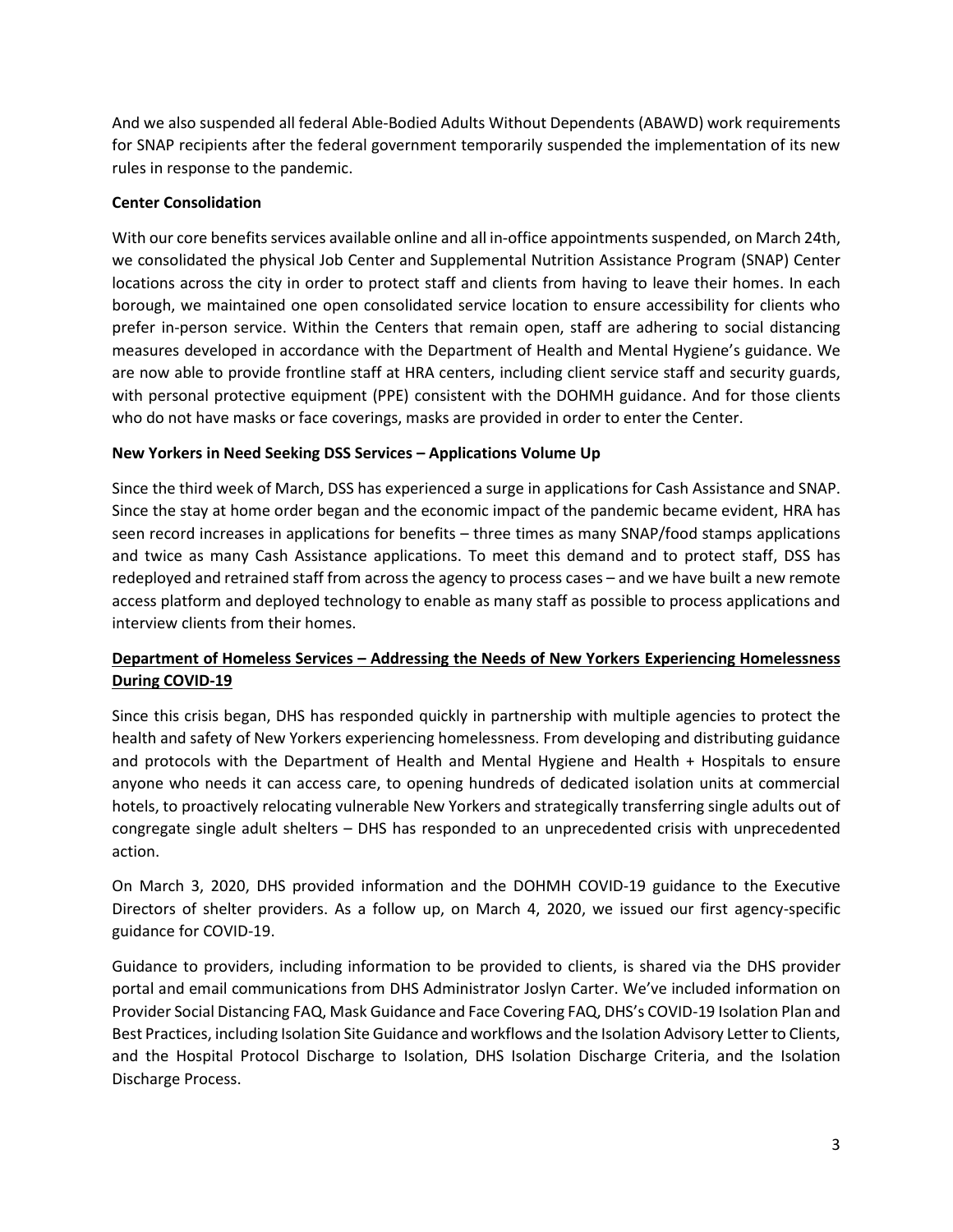Since these initial communications, we have continued to provide regular updates on evolving health guidance, stand up isolation locations as required to meet the need, hold weekly meetings with shelter medical directors hosted by the DHS Office of the Medical Director, and distribute PPE and face coverings regularly as it is now available in the supply chain.

Beginning the night of March 9, DHS rolled out a street homeless screening process to hundreds of street outreach workers to engage individuals experiencing street homelessness who may have possible COVID-19 symptoms and connect them to testing and assessment at Health + Hospitals facilities. Utilizing a process similar to our extreme weather approach, DHS HOME-STAT outreach teams continue their 24/7/365 outreach and to date have conducted over 20,000 engagements with clients regarding COVID-19 and their needs.

On the night of March 13-14, we opened our first isolation site in order to ensure that those clients who test positive or are experiencing symptoms have a location where they can isolate. We now have more than 700 isolation beds available across five locations, and we are bringing on additional beds at additional hotels as necessary to meet the need and evolving guidance on isolation length of stay requirements. And as of May 15, there were nearly 800 total discharges from isolation, which includes clients with positive cases whose conditions have resolved as well as clients who exhibited mild illness and completed isolation following City health guidance.

As we testified last month, in the April 16 NY Times daily report<sup>1</sup>, we were credited with our transparency in reporting to the public:

*The city's Department of Homeless Services is tracking and releasing information about confirmed virus cases and deaths. Other city and state agencies that run group shelters. . . have not disclosed that information.*

This April report also noted our efforts "to try to contain the virus's spread, the city's plans call for moving about 2,500 single adults — including people over 70, those with underlying health conditions and those staying in the 10 most densely populated city shelters  $-$  to hotel rooms by month's end."<sup>2</sup>

In fact, on April 3, DHS began to strategically transfer some of our most vulnerable clients in congregate shelters who are not sick and/or are non-symptomatic/asymptomatic. Out of an abundance of caution, DHS began this relocation initiative first for clients 70+ years old in congregate single adult shelters using three existing DHS commercial hotel locations.

On April 10, the Mayor announced additional steps we are taking to strategically relocate more single adults experiencing homelessness residing in shelters with congregate settings to commercial hotel locations. This enables clients to isolate more effectively during this crisis––and the shelters will see reduced density and greater distancing as a result.

Through these COVID commercial hotel initiatives and our pre-COVID commercial hotel initiatives, of the 17,000 single adults in DHS shelter, 9,000 now reside in commercial hotel rooms. We have committed to continue to relocate 1,000 single adults from congregate shelters each week until we have widescale testing available as part of the citywide containment strategy.

 $\overline{\phantom{a}}$ 

<sup>&</sup>lt;sup>1</sup> <https://www.nytimes.com/2020/04/16/nyregion/coronavirus-new-york-update.html>

<sup>2</sup> Ibid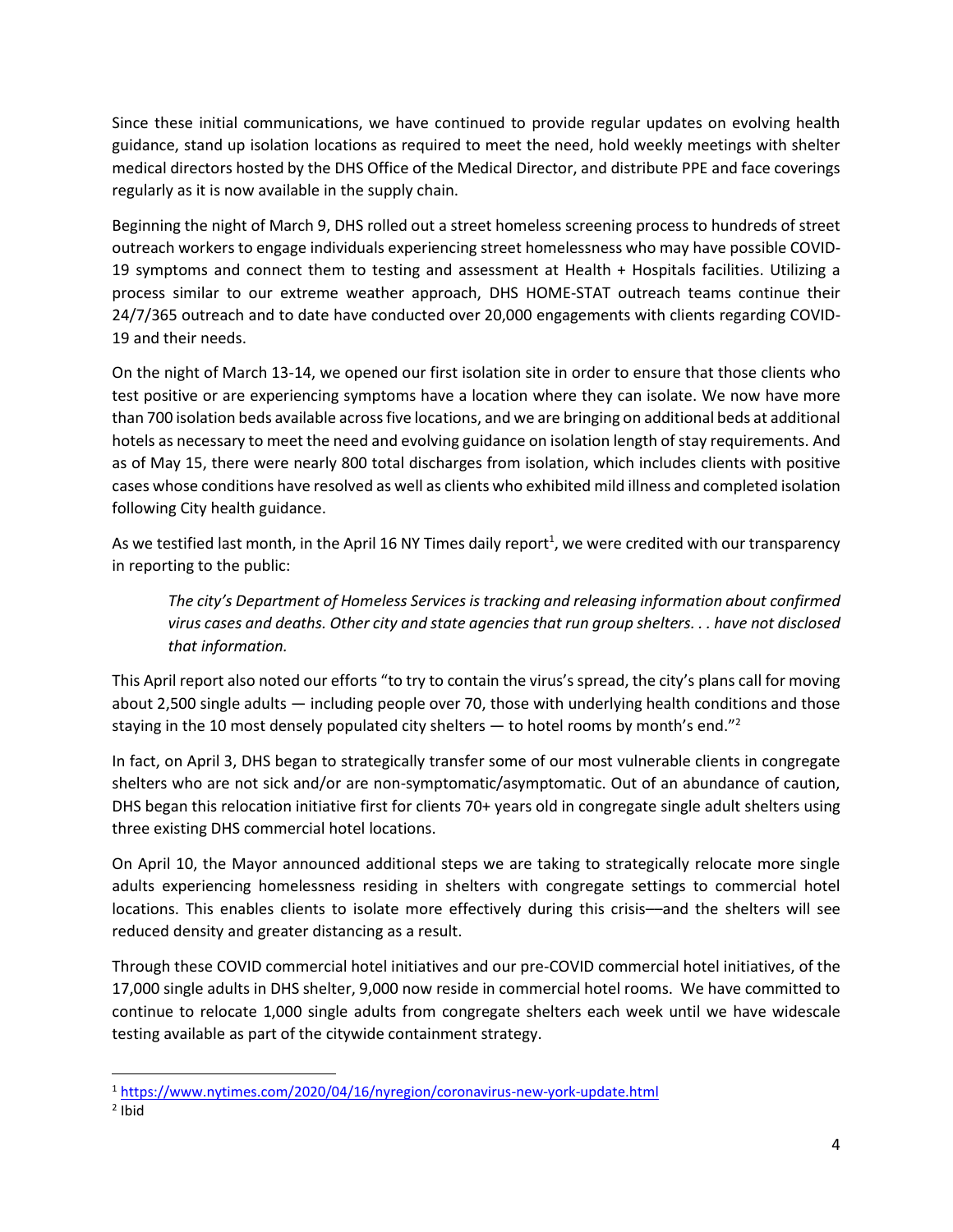As of May 15, we have had 961 positive cases in our shelters, and 792 have resolved which includes positive cases whose conditions have abated/resolved at this time as well as clients who exhibited mild illness who completed isolation following City guidance. Here is a breakdown of those positive cases:

- 813 cases among individuals (including sheltered single adult individuals, unsheltered individuals in our streets solutions programs, and Agency referrals)
- 658 of these cases are for single adults residing in 98 SA shelters
- 152 of these single adult shelter cases were at assessment sites, meaning they were caught at our front door and individuals were connected to care before being relocated into any ongoing shelter placement

Through this crisis we have also brought on new capacity to serve those New Yorkers experiencing homelessness who are on the streets. We've brought on over 300 new Safe Haven and stabilization beds, including more than 100 beds in a commercial hotel; and we are continuing to seek proposals from notfor-profit providers to open more safe haven and stabilization beds, including additional commercial hotel beds. We have also opened an additional drop in center.

Following the MTA's shutdown of the subway system between 1 am and 5 am effective May 6, 2020, we have deployed outreach workers and DHS staff at end of the line stations. As a result of this outreach initiative, 103 people who accepted services are still in shelter and out of the subways and off of the streets after being connected to services to get them back on their feet.

### **DSS/HRA/DHS - Staff Working from Home**

Following the guidance from the DOHMH in order to reduce the need for staff to leave their homes and increase social distancing, DSS implemented new technology systems to enable increasing numbers of staff to provide client services and support from home – including creating an assembly line to outfit thousands of laptops with the technology systems needed to provide frontline client services remotely. Presently, approximately 84% of DSS/HRA/DHS staff are working remotely from home while performing essential agency work.

### **State and Federal Landscape**

### **TANF/EAF Cut**

The FY21 Executive Budget has been significantly impacted by COVID-19 and the related budget shortfalls, including reductions in the State 2020-21 enacted budget which included a cut to New York City's reimbursement for Family Assistance, funded by the Temporary Assistance for Needy Families (TANF) program, by an additional 5% on top of the 10% cut last year. To backfill for the State reduction in TANF reimbursement from 90% to 85%, totals of \$17.7M in City Tax Levy funds in FY20 and \$35.5M City Tax Levy funds in FY21 and the baseline have been added to the HRA budget, and \$16M and 32.1M in FY20 and FY21 respectively have been added to the DHS budget. The Flexible Fund for Family Services (FFFS) shift, that requires more of this funding to be used for child welfare services, results in another \$14M City tax levy cost in FY22 and the out years.

Now more than ever New Yorkers are relying on a productive partnership of City and State leaders to create proactive solutions that can stem the inevitable tide of housing insecurity resulting from the economic fallout of this pandemic. For example, we will continue to monitor legislative proposals like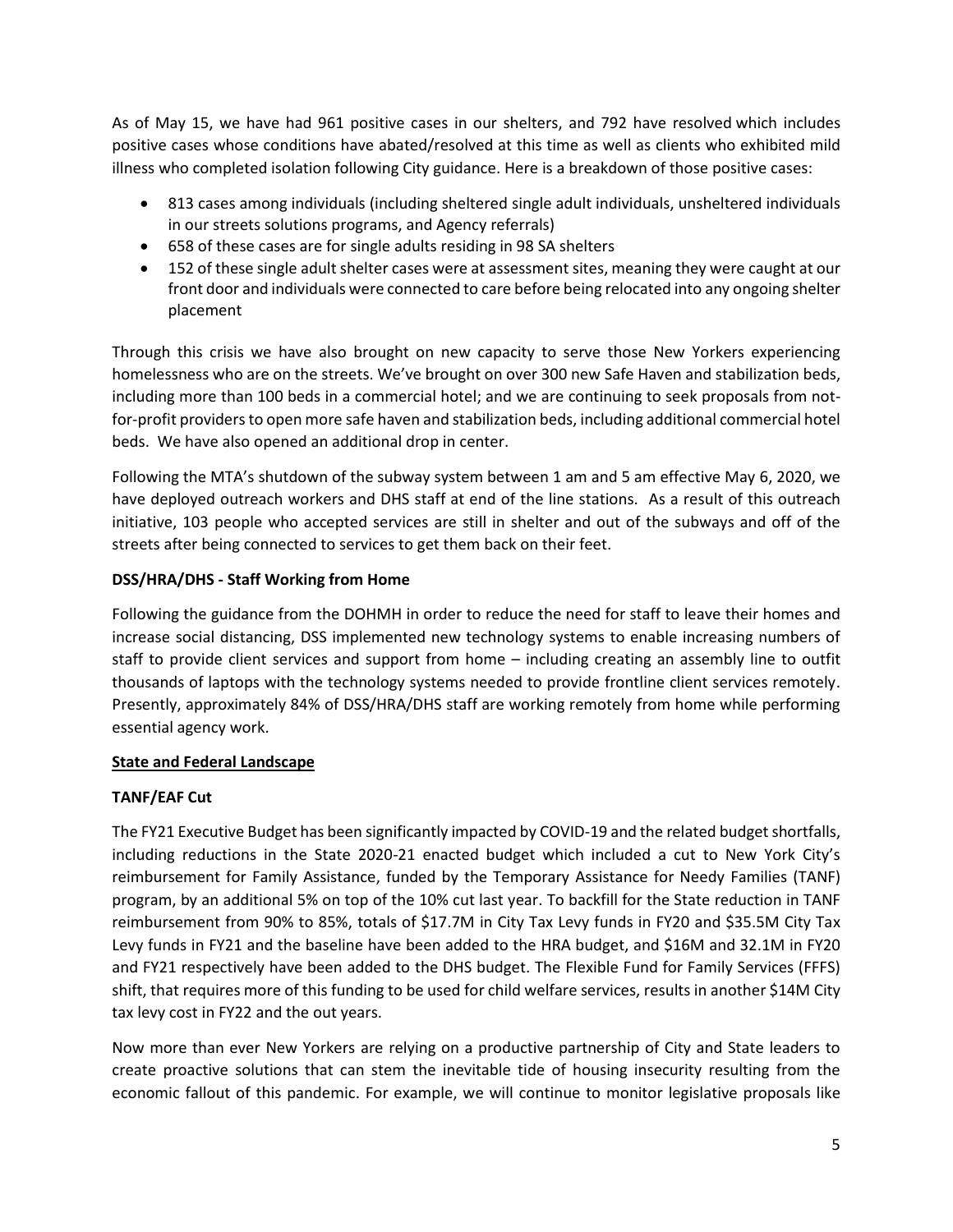Home Stability Support (HSS) which would have provided funding for State rental assistance to prevent and alleviate homelessness across the State.

### **Burial/Funeral Assistance Costs**

Due to the tragic and high mortality rate associated with COVID-19, and its disproportionate impact on low-income New Yorkers, we recognize that our clients need even more help from us. Under State statute and regulation, local social services districts can provide a grant for funeral costs but can only provide this allowance if the total cost of the funeral/burial is less than an overall cost cap set by the local district. NYC's cap since 2008 had been \$1,700. At the same time, the maximum State-set reimbursement was \$900, which has not been increased since 1987.

We took immediate steps within our City's power to increase the value of this allowance from \$900 to \$1,700, with the increase funded by the City while we continue efforts to increase the \$900 State-set grant reimbursement level. This action will nearly double this assistance grant, making this vital resource go further for more New Yorkers in need during this unprecedented time. As we increase the amount of assistance we are providing to New Yorkers through the burial/funeral assistance grant from \$900 to \$1,700, we are also increasing the required cap from \$1,700 to \$3,400. By issuance of an emergency agency rule on May 2, these changes are effective immediately. This action will make this critical assistance available to more New Yorkers right now. Private funds have also been raised to enable families to seek help regardless of immigration status.

This funeral allowance can be used for funeral arrangements, services, burials, or cremations to meet individuals' unique needs. DSS has also included burial assistance as a priority in our federal pandemicrelated advocacy work seeking funds to reimburse local districts for the costs of burials for those receiving Cash Assistance, SSI, and/or for indigent and other unclaimed individuals requiring burial assistance.

#### **Department of Social Services/Human Resources Administration FY21 Executive Budget**

Our ongoing reforms of social services and homeless policies that are updated in the appendix must be contextualized within the citywide FY21 Executive Budget, which has been significantly impacted by COVID-19 budget shortfalls, and reductions in the State 2020-21 enacted budget.

Between FY20 and FY21 the DSS/HRA total budget declines from \$10.3 billion (\$8 billion City funds) to \$9.6 billion (\$7.4 billion City funds), or by \$600M in total funds and \$585M in City funds. Anticipated expenses and funding, including FEMA reimbursement, for COVID-related activities is not yet reflected in the Agencies' budgets.

Funding for DSS/HRA was added only for required technical adjustments, collective bargaining and backfilling the State TANF/ FFFS cost shift, which increases the City share of TANF/FFFS to 15% from 10%. The TANF/FFFS backfill requires the addition of \$49.5 million in City funds in the baseline for DSS/HRA. Following last year's State TANF cut, this continuing loss of State support is all the more significant as we focus on benefit delivery to clients in the midst of this pandemic.

The decrease in the DSS/HRA budget is primarily due to the savings initiatives and anticipated one-time enhanced federal reimbursement for Medicaid from the CARES Act expected in FY20 only. The savings initiatives in FY20 and FY21 include one-time reductions in the budget due to anticipated underspending, which do not impact program operations as well as program right-sizing and vacancy reductions.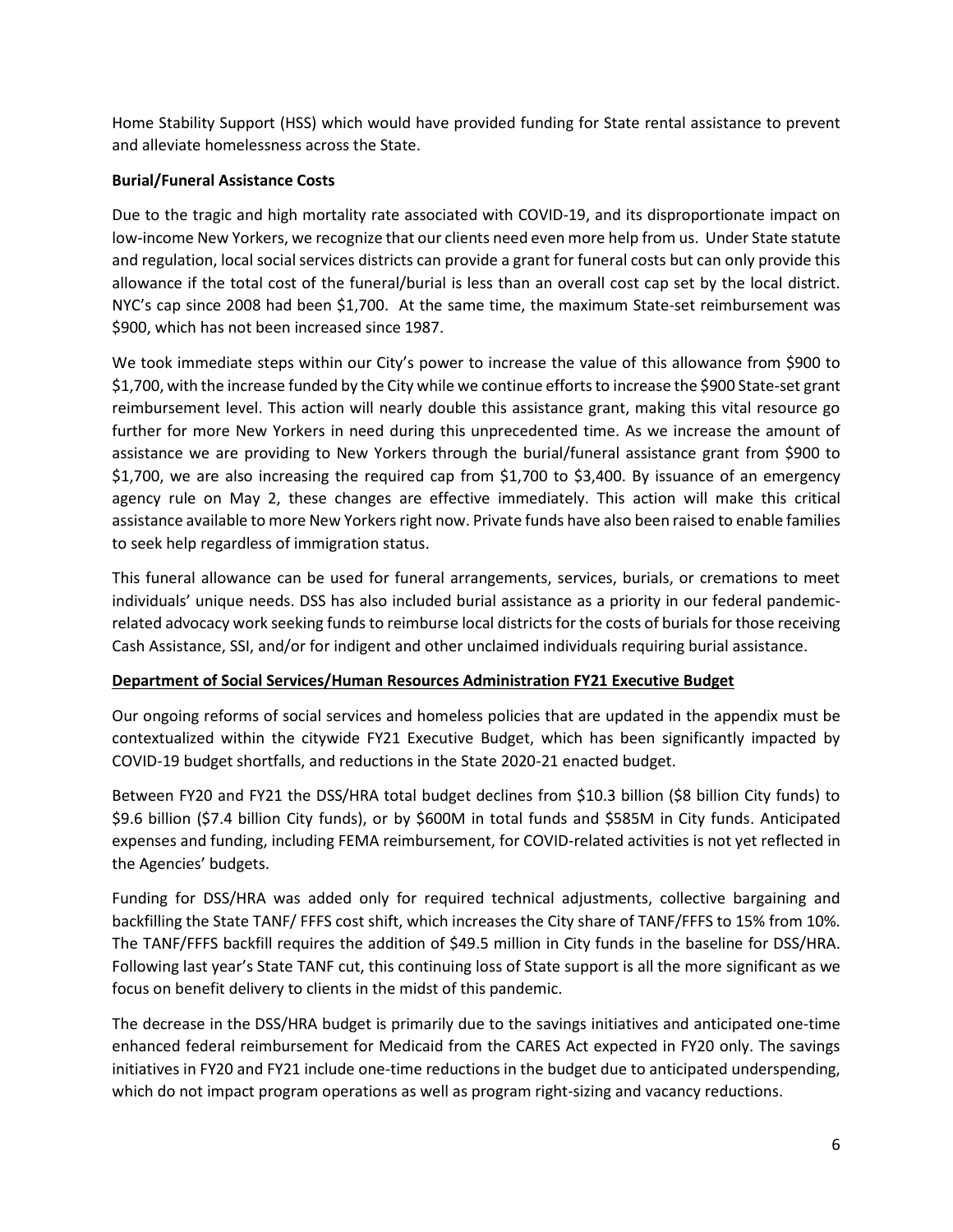The savings initiatives that reflect anticipated underspending include:

- Fair Fares: a decrease of \$65.5M in City funds FY20 only, due to underspending resulting from a decrease in ridership during the COVID-19 shelter in place period.
- Supportive Housing: a decrease of \$20M in City funds FY21 only as a result of an updated timeline for the phase-in of supportive housing units.
- Legal Services: a decrease of \$11.5M in City funds in FY20 and \$8.5M in City funds in FY21 only due to a hiring lag for legal services providers.
- Client Carfare: a decrease of \$3M in City funds in FY20 and FY21 only due to decreased utilization of employment carfare services during COVID-19 shelter in place period.
- Job Training Program (JTP): a decrease of \$3.2M in City funds in FY20 only in JTP funding due to COVID-19 related underspending; the Parks Dept budget was also decreased by \$3M in FY20 only due to COVID-19 related underspending in the Job Training Program.

Other savings initiatives include:

- Silver Stars: a decrease of 15 head count, \$400K in City funds in FY21 and the baseline for implementing the Silver Stars program, which brings retired City workers back to work on a parttime basis.
- Three-Quarter Housing: a decrease of \$1.5M in City funds in FY20 and 20 HC, \$3.3M in City funds in FY21 and the baseline due to the rightsizing of services provided to former three-quarter housing tenants as referrals to the program have declined.
- Adult Protective Services: a savings of \$500K in total funds and \$250K in City funds in FY21 and \$2M total funds, \$1M City funds in FY22 and the baseline due to a restructuring of Adult Protective Services that will expand services provided through not-for-profit contracts.
- Job Training Program: a savings of \$6M in City funds in FY21 and the outyears as well as the baseline for restructuring of job training programs.

### **DSS/HRA Capital**

The DSS/HRA five-year capital plan for FY20-FY24 totals \$330 million (\$236 million city funded) including: \$180 million for technology to streamline operations; \$125 million for facilities, maintenance and equipment; \$2 million for vehicles and \$23 million for Council and Borough President funded items.

### **Department of Homeless Services FY21 Executive Budget**

Between FY20 and FY21 the DSS/HRA total budget declines from \$2.15 billion (\$1.3 billion City funds) to \$2.07 billion (\$1.3 billion City funds), or \$75M in total funds and \$40M in City funds. Again, anticipated expenses and funding, including FEMA reimbursement, for COVID-related activities is not yet reflected in the Agencies' budgets.

As with DSS/HRA, funding for DHS was added only for required technical adjustments, collective bargaining and backfilling the State TANF/ FFFS cost shift, which increases the City share of TANF/FFFS to 15% from 10%. The TANF/FFFS backfill requires the addition of \$32.1 million in City funds in the baseline for DHS.

To support the FY21 budget and our continued efforts to achieve savings and in light of the adverse budgetary impact of COVID-19, DHS will negotiate a reduction in the nightly rate paid for commercial hotels for shelter resulting in a savings of \$35M in FY21 and the out-years. Additionally, there is an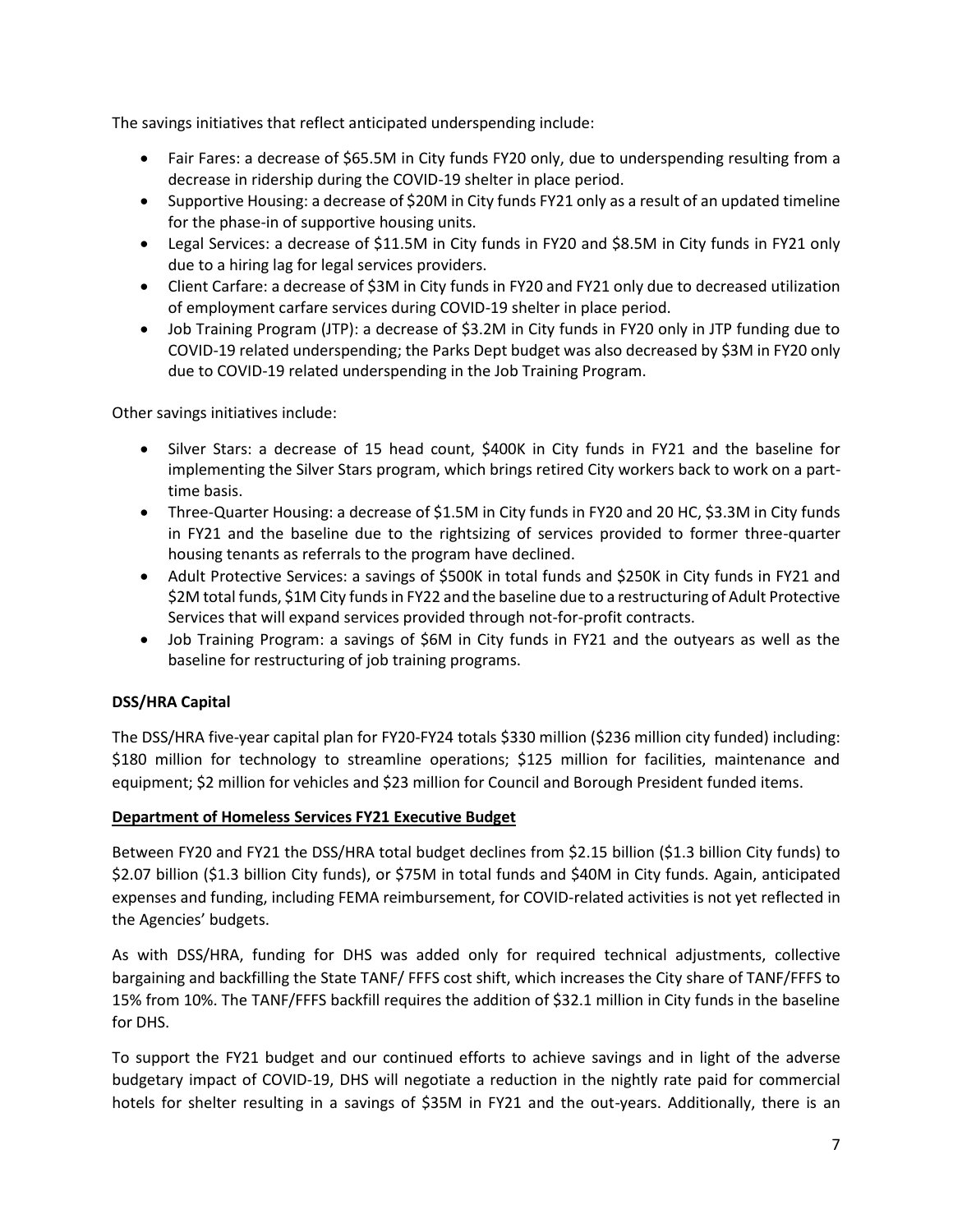adjustment of \$25M in FY21 and the out years to right-size shelter security services. DHS continues to adjust and recalibrate our service delivery model which includes security for homeless families and individuals.

### **DHS Capital**

The ten-year DHS capital plan for FY20-FY24 totals \$482 million (\$480 million city funded) including \$272 million for homeless family facilities, \$147 million for single adult facilities, \$49 million for technology projects and equipment purchases and \$13 million for Council and BP funded items.

### **Conclusion**

Thank you again for this opportunity to testify and to summarize the critical work that DSS/HRA and DHS staff do each day on behalf of low-income New Yorkers. We look forward to continuing our important partnership with the Council and to keep improving essential programs upon which so many New Yorkers rely, particularly at this time of unprecedented need. Thank you for the opportunity to testify today and I welcome any questions you may have.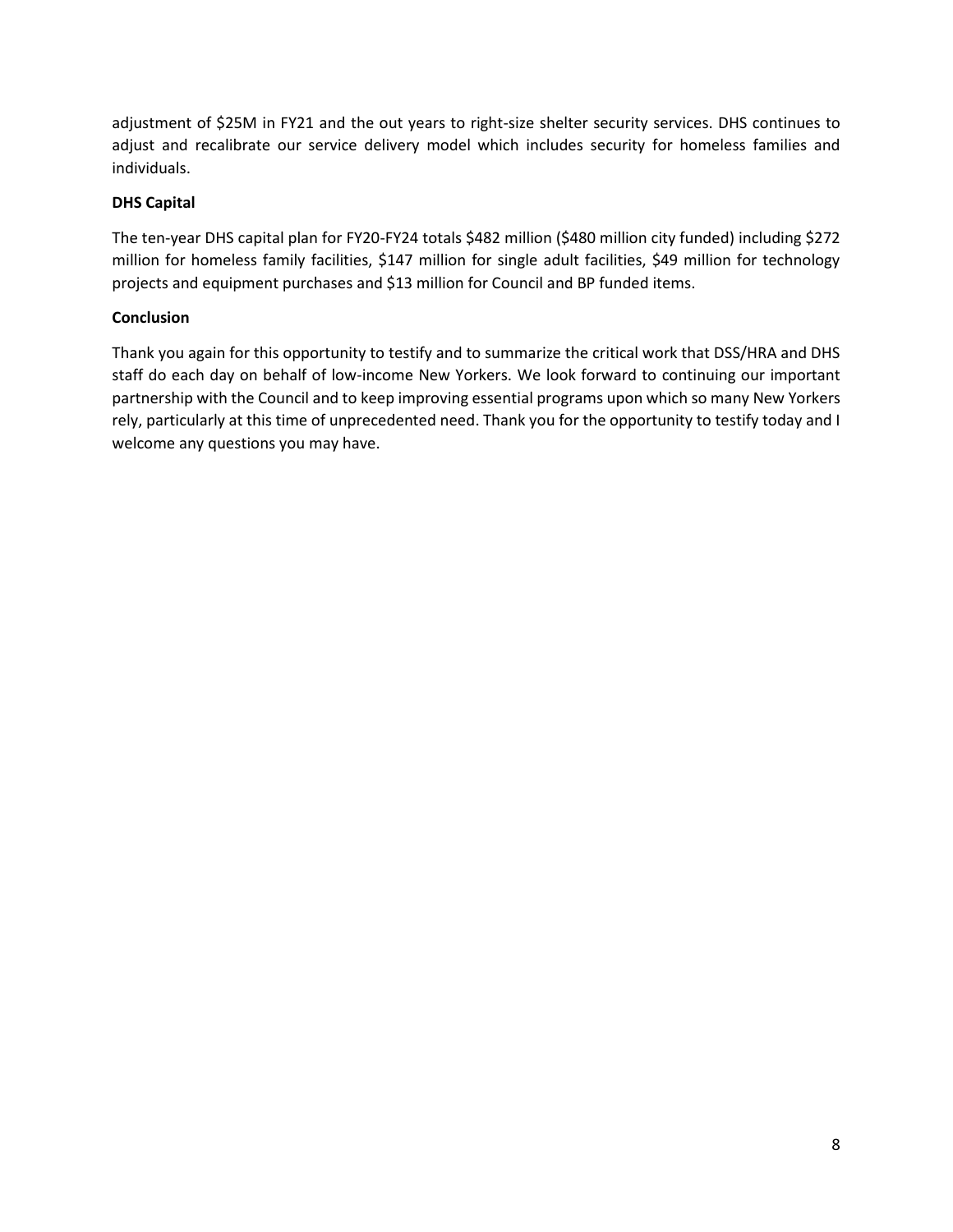### **Appendix A**

### **The Human Resources Administration**

#### **2019 Reform Highlights**

#### *Improve Access to Benefits and Services:*

- Successfully advocated for the State to end the eligibility finger-imaging requirement for Cash Assistance (CA) applicants/recipients
- Launched a citywide process to give clients temporary "Vault" Electronic Benefit Transfer (EBT) cards which can be used to redeem Supplemental Nutrition Assistance Program (SNAP) and Cash Assistance benefits until they receive their permanent Consumer Benefit Identification Cards (CBIC) through the mail
- Revised the "You Must Submit Documents For Your SNAP Case!" (FIA-1146) notice to help clients better understand what documentation must be submitted to complete the SNAP application
- Revised the New York State (NYS) Client Notification System (CNS) Expedited-SNAP Servicing notice, so clients are reminded that additional documentation is needed to establish eligibility for ongoing SNAP benefits
- Piloted the Internet Quorum (IQ) inquiry/complaint tracking system at the Queens Job Center and Hunts Point SNAP Center, to better handle client complaints and issues and offer faster turnaround (citywide rollout will occur in 2020)
- Expanded the SNAP Interactive Voice Response System (IVRS) process to permit SNAP households with participants aged 55 and older or with disabilities without earned income to recertify through IVRS
- Implemented an easier security voucher redemption process for landlords of deceased Cash Assistance clients whose tenancy was in effect on the date of death

#### *Reduce Homelessness:*

- Transitioned the responsibility of Family Homelessness Eviction Prevention Supplement (FHEPS) eligibility determination and approval from Community Based Organizations (CBOs) to HRA/DSS
- Implemented a Streamlined Rent Arrears Process in which Job Centers handle all Emergency Assistance / One Shot Deal (EA/OSD) rent arrears requests for amounts less than \$7,200 and less than 6-months of arrears without referral to the Rental Assistance Unit (RAU)
- Developed a Homelessness Prevention Administration (HPA) approval process for Congregate Care residents who have excessive rent arrears

### *Modernizing Services and Processes:*

- Launched the ACCESS HRA online application for Single Issue (SI) grant access
- Added the SNAP Case Change Reporting form to ACCESS HRA to allow online submission of case changes
- Rolled out SNAP Telephone Interview Processing Services (TIPS) On-Demand satellite units to five in-person SNAP Centers to ensure that telephone interview services would be available at various locations in case a site goes down
- Implemented On-Demand "Processing Pods" in SNAP TIPS On-Demand Centers, allowing On-Demand staff to vary their work and gain an understanding of the case processing work flow by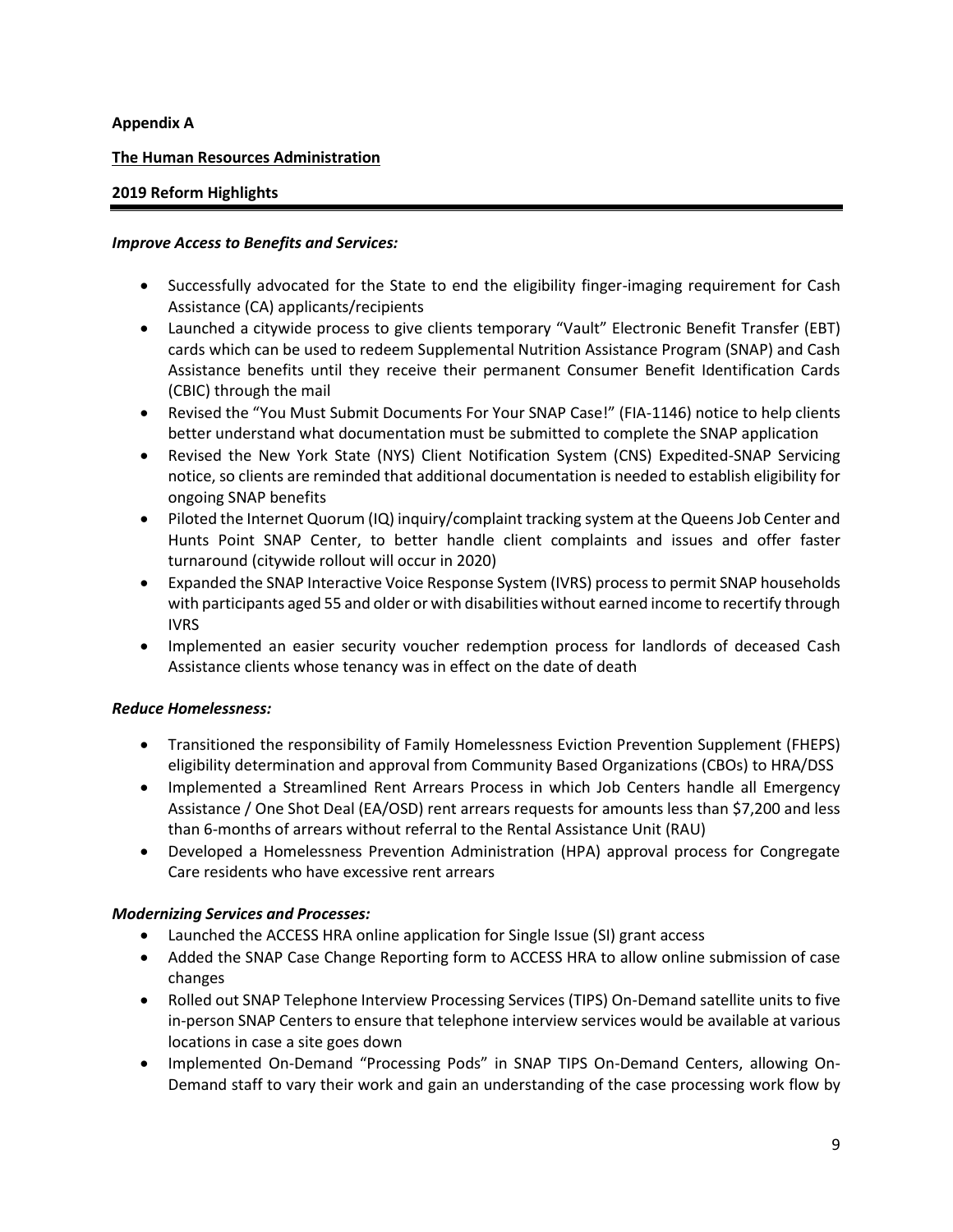spending every fifth workday processing SNAP applications, increasing work satisfaction and decreasing processing errors

### *Additional Accomplishments:*

- Standardized training curricula for Office of Support Services (OSS) New Hires, and trained current OSS staff on unit procedures and Cash Assistance and SNAP program eligibility
- Revised Cash Assistance Periodic Mailer Form M-327H to simplify Cash Assistance interim reporting requirements and remind participants to sign the form (pending OTDA sign-off)
- Migrated Brad H. Rikers prisoner pre-release Cash Assistance process into the Paperless Office System (POS) to facilitate application processing and tracking
- Completed specifications to migrate additional Office of Central Processing (OCP) tasks, including Landlord Security Voucher redemption, Utility Grant payments, and Child Support Payments into POS
- Implemented Income Clearance Program (ICP) module in the POS to assist staff in processing actions and to better monitor unit workload
- Designed new reports to improve quality of case processing and procedural excellence, including but not limited to: the weekly worklist for engaging second adults on CA cases and the weekly report for Special Services on the status of potential Human Trafficking Victims receiving HRA services
- Established a quarterly convening between HRA/DSS and the Columbia University Center for Justice to help streamline access to benefits and services for formerly incarcerated clients
- Published a new procedure outlining the actions to be taken by management, staff, HRA Police, and Contracted Security Guards in responding to Center incidents, while ensuring all clients are treated with courtesy, compassion, and respect
- Launched an anti-bias and trauma-informed training program
- Retrained and provided enhanced training for the HRA Office of Police Operations (HRA OPO)
- Rolled-out the Body Worn Camera (BWC) initiative for HRA PD staff

### **TURNING THE TIDE ON HOMELESSNESS IN NEW YORK CITY**

In February of 2017, Mayor de Blasio announced the Turning the Tide on Homelessness in New York City, a borough-by-borough plan for addressing the challenge of homelessness, which affects every community across the five boroughs – that three years later is producing real results to address and transform a shelter system that expanded in a haphazard way over the past four decades. The plan commits to ending the use of all 360 cluster sites and hotel facilities citywide, while opening a smaller number of 90 new and more effective traditional shelters, of which to date we have announced 70 and opened 36. This will reduce the number of DHS facilities by 45 percent across New York City, and allow us to maintain a necessary vacancy rate to ensure the flexibility needed to implement a more equitable borough-based system that takes into account the individual needs of the children and adults we shelter.

The plan's guiding principle is community and people first: giving homeless New Yorkers, who come from every community across the five boroughs, the opportunity to be sheltered closer to their home boroughs, support networks and anchors of life, including schools, family, houses of worship, and communities they called home, in order to more quickly stabilize their lives.

And, as the plan states, we know this plan can't be implemented without the help of New Yorkers, which is why we committed to reforming the way we communicate with neighborhoods. In March, for example,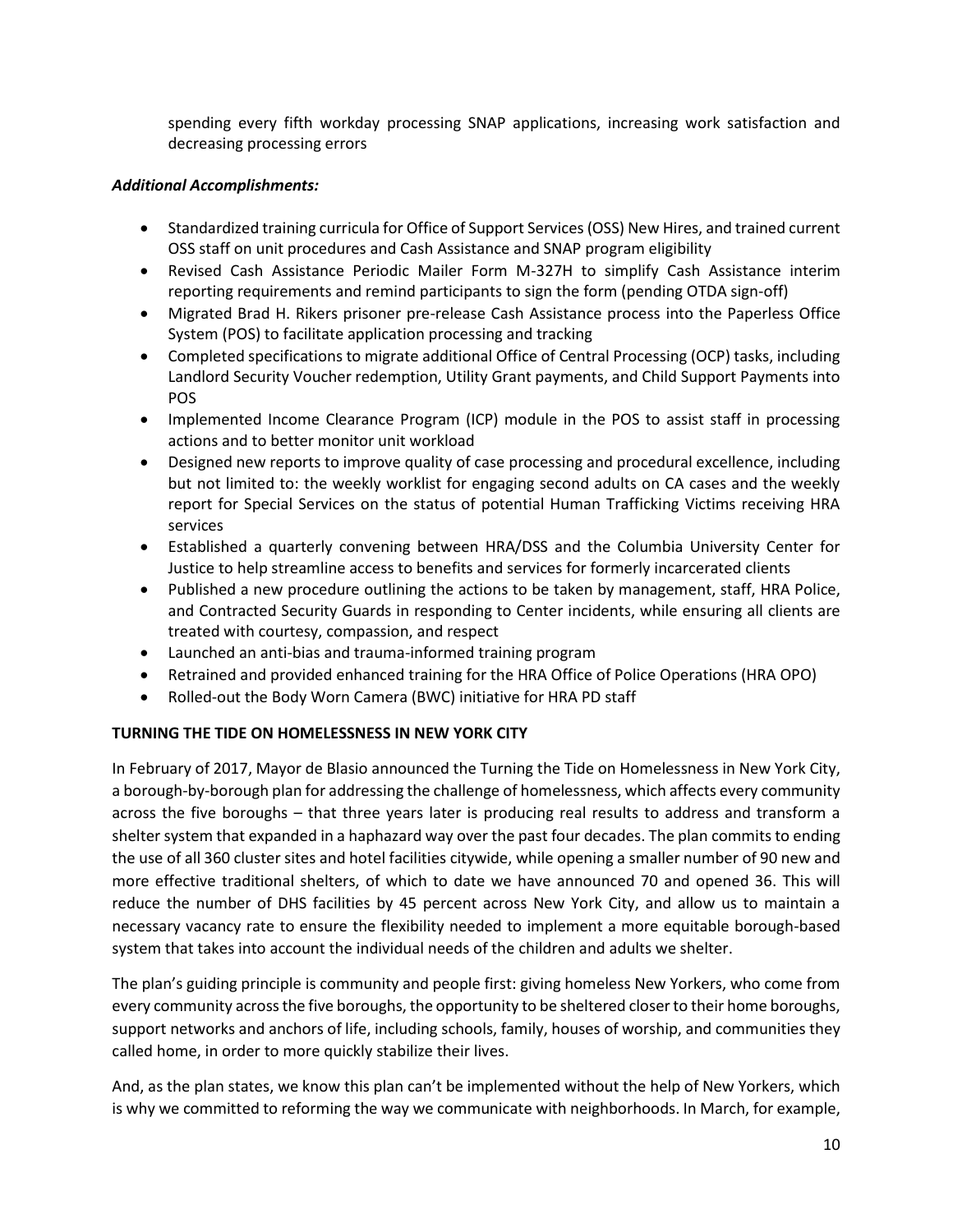I sent an annual letter to every elected official and community board in the city requesting sites our notfor-profit partners might consider as they open new shelter in support of the Turning the Tide plan. As we committed publicly in 2017, in advance of each shelter opening we provide our elected and community partners with no less than 30 days prior notice and we have been averaging more than 150 days' prior notice. Further, to maintain this community partnership, we have committed to establishing Community Advisory Boards for each new shelter to facilitate and ensure an open dialogue around shelter issues directly.

As we implement our multi-year transformation plan, we are continuing to redouble our efforts and build on the progress we have achieved for New Yorkers in need so far:

- *Prevention*: Helped more than 100,000 New Yorkers keep their homes by expanding access to legal assistance through our first-in-the-nation right-to-counsel program for eviction cases, with evictions by marshals dropping by 41% since 2013, while evictions are up all across the country;
- *Rehousing*: Helped more than 145,000 New Yorkers move out of shelters or avoid homelessness altogether through our rental assistance and rehousing programs;
- *Transforming the approach to providing shelter that has built up over 40 years*: Phased out more than 200 shelter sites that did not meet our standards, including closing down nearly 70 percent of the Giuliani-era cluster program—and counting—while announcing 70 high-quality boroughbased shelters across the five boroughs, 36 of which have already opened their doors, offering New Yorkers in need the opportunity to get back on their feet nearer to the anchors of their lives; and,
- *Addressing street homelessness*: Helped more than 2,610 homeless New Yorkers off the streets who've remained off the streets and subways since the launch of HOME-STAT, the nation's most comprehensive street outreach program, while quadrupling the number of specialized beds dedicated to supporting these individuals to come off the streets. And in December 2019, we announced "The Journey Home," our action plan to double down on these efforts through new permanent housing, new safe havens, new outreach staff, and new cross-agency collaborative intervention—to ensure these solutions also start to work for those New Yorkers who've been the toughest to reach so that we can finally end long-term street homelessness.

### **HOW WE GOT HERE: HOMELESSNESS OVER THE DECADES**

It is always important for us to contextualize our progress and reforms in how we got here and how homelessness increased in New York City over many decades. We know the current reality is a result of decades of economic changes and past choices at every level of government. Homelessness increased by 115% between 1994 and 2014 – including growing nearly 40 percent to more than 51,000 between 2011 and 2014 after the City and State ended the Advantage rental assistance program. From 1994-2012, there was a net loss of about 150,000 rent-stabilized units (16%) of the total rent regulated stock. From 2005- 2015, rents increased by 18.4% while incomes increased by only 4.8%. And an overall rental vacancy rate of 3.5% is a challenge for all incomes, but for those only able to afford \$800 or less, the vacancy rate is 1.15% (2017), down from 1.8% (2014).

### **BREAKING TRAJECTORY AND HEADED IN THE RIGHT DIRECTION: BEGINNING TO REVERSE THE TREND**

While the devastating impacts of economic inequality and past inaction from prior administrations led to the homeless crisis we face today, the initiatives of the Department of Social Services (HRA and DHS) are beginning to reverse the trend. After nearly four decades of an ever-increasing homeless population in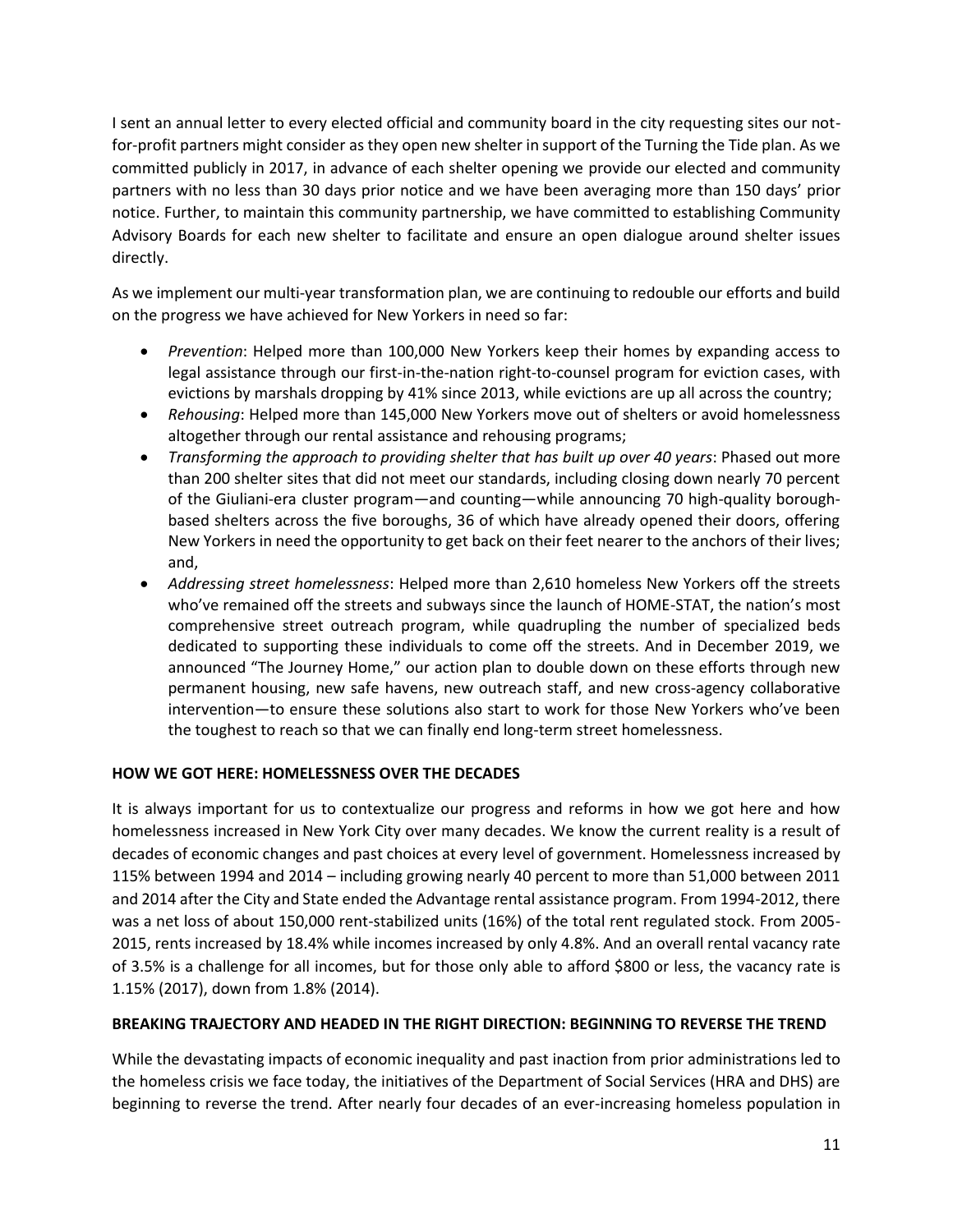NYC, we have broken the trajectory of growth in the homeless census and the new programs, reforms, and investments we are implementing are headed in the right direction. We've held the DHS census essentially flat year over year in 2017, 2018, and 2019 for the first time in more than a decade. Currently, the DHS census is 56,799 in comparison to 58,444 a year ago, with the number of children and adults in DHS shelters for families with children at its lowest point of 11,014 families with 34,459 individuals in these families since December 2012 (34,497). Over the past ten weeks we've been closely monitoring the census, and what we've seen is a steady decline in family homelessness and a steady increase in single adult homelessness – as COVID-19 has magnified the realities of housing instability for single adults in New York City.

The plan offers our homeless neighbors the opportunity to be sheltered closer to their support networks, such as schools, jobs, health care, families, friends, and houses of worship, by providing shelter in the borough they last called home. Together, we are ending the band-aid approaches of the past and implementing a truly comprehensive strategy for finally turning the tide on homelessness.

### **PILLAR 1: PREVENTING HOMELESSNESS WHENEVER WE CAN**

We exponentially expanded free legal assistance for New Yorkers in danger of illegal eviction, increasing funding for legal services for tenants more than 21-fold since 2014, from roughly \$6 million to more than \$128 million currently, with \$166 million in the baseline budget when the right to counsel program is implemented fully. With this investment, we have seen residential evictions by marshals decline by 41% since 2013. In 2019 alone, evictions decreased 15 percent—the largest single-year decrease since launch of the City's Universal Access to Counsel program through our Office of Civil Justice (OCJ).

In FY19, over 32,000 households facing eviction in Housing Court and NYCHA administrative proceedings received legal services in their cases – 84,000 New York City tenants who were able to face the threat of eviction with the assistance of a legal defender. OCJ-funded legal organizations provided legal assistance to over 41,000 households across New York City facing housing challenges, comprising over 105,000 tenants and their household members. This reflected a 24% increase in households served compared to the prior year and a 74% increase compared to FY2017, before the formal launch of Universal Access. In fact, as of December 2019, nearly 400,000 New Yorkers had received free legal representation, advice, or assistance in eviction and other housing-related matters since the start of the de Blasio Administration in 2014 through tenant legal services programs administered by the Human Resources Administration.

We have also expanded Homebase locations, which provides homeless prevention services such as emergency rental assistance, help relocating and assistance obtaining public assistance from 14 to 25. At the same time, the number of households served by Homebase reached 29,600 in FY19, almost tripling the 11,900 households served in FY14. Thus far in FY20, we've served approximately 21,500 households, almost tripling the 7,500 households served over that same time period in FY14.

# **PILLAR 2: ADDRESSING STREET HOMELESSNESS**

Since 2014, we have tripled the number of outreach workers engaging unsheltered New Yorkers experiencing street homelessness from 200 to 600 in 24/7/365 outreach effort; quadrupled the number of dedicated Safer Haven and stabilization beds since 2014 from 600 to 1,800 before COVID – and we are on our way to 2,800 with the addition of more than 300 Safe Haven and stabilization beds coming online now to address client needs during the pandemic and more planned through the Journey Home Plan.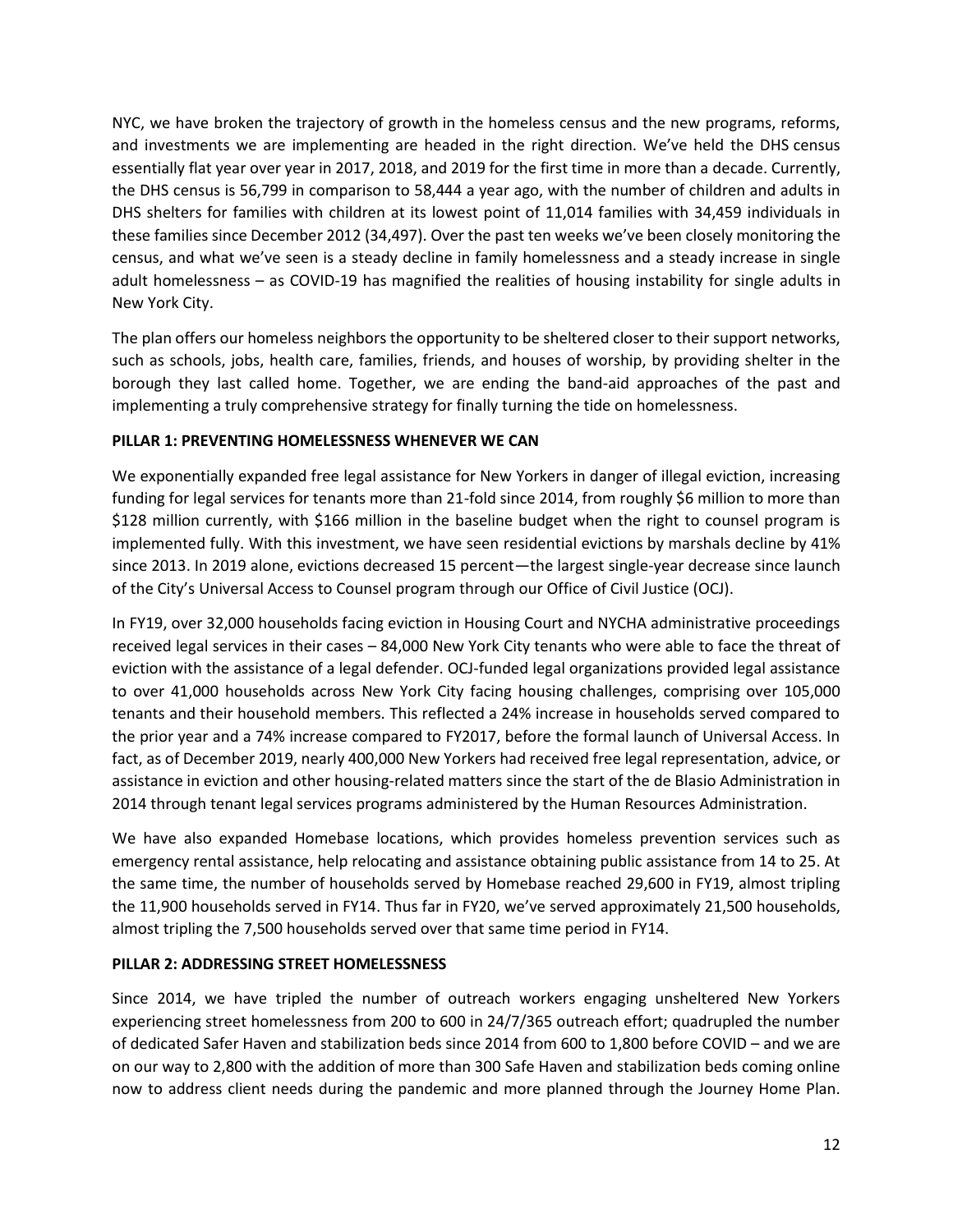Tackling the problem of street homelessness, we have invested five times more since 2014, from \$45M to \$240 million.

Our current strategies have helped more than 2,610 individuals come off the streets and remain off in transitional programs and permanent housing since the launch of HOME-STAT (Homeless Outreach & Mobile Engagement Street Action Teams) in April 2016. Under our recently announced Journey Home, , we are building on that work to finally end long-term street homelessness by investing in more housing, mental health and medical services for unsheltered individuals, as well as enhancing outreach resources to deliver more urgent and rapid responses to unsheltered individuals in need..

By marshaling new and critical resources, the Journey Home plan will:

- Increase Safe Haven capacity by opening 1,000 new Safe Haven beds.
- Create 1,000 new low-barrier permanent apartments by working with partners across the housing and social services sectors.
- Deliver new health resources to people where they are, providing treatment through street medical care and behavioral health care, and building the trust needed for clients to come inside.
- Provide coordinated rapid outreach response through the Street Homelessness Joint Command Center.
- Leverage state-of-the-art outreach technology to better connect clients to the services they need to transition into housing.
- Expand Diversion and Outreach in our subway system.

#### **PILLAR 3: REHOUSING FAMILIES AND INDIVIDUALS**

Immediately upon taking office, the de Blasio Administration stepped in to fill the gap left by the City and State's cancellation of the Advantage rental assistance program in 2011 (which led to a 38 percent increase in homelessness between 2011 and 2014) by creating and implementing new rental assistance programs as well as reinstating rehousing programs—which to date have helped more than 145,000 children and adults remain in or secure permanent housing, with the vast majority exiting shelter.

We also streamlined a number of our rental assistance programs into one, to make it easier for clients and landlords alike to access housing opportunities, and we launched an aggressive, dedicated unit at DSS focused on combatting Source of Income discrimination to ensure landlords are not unlawfully closing doors of opportunity to those experiencing homelessness.

# **PILLAR 4: TRANSFORMING HAPHAZARD APPROACH TO PROVIDING SHELTER/SERVICES THAT BUILT UP OVER THE LAST FOUR DECADES**

We've already reduced our shelter footprint by nearly one-third from the 647 buildings we reported in the Turning the Tide plan to our current use of 435 buildings following ending use of more than 200 shelter buildings during the last three years.

We are shrinking the DHS footprint by 45% by ending use of 360 "cluster" and commercial hotel locations, while also opening 90 borough-based shelters citywide. We are making progress in meeting this goal. We have reduced the DHS footprint by 31%, ending use of over 200 buildings that did not meet our standards. At the peak of the Giuliani-era program, the City was utilizing over 3,600 cluster units. Since then, we have phased out over 2,400 units, a reduction of nearly 70%. This includes cluster units converted to permanent